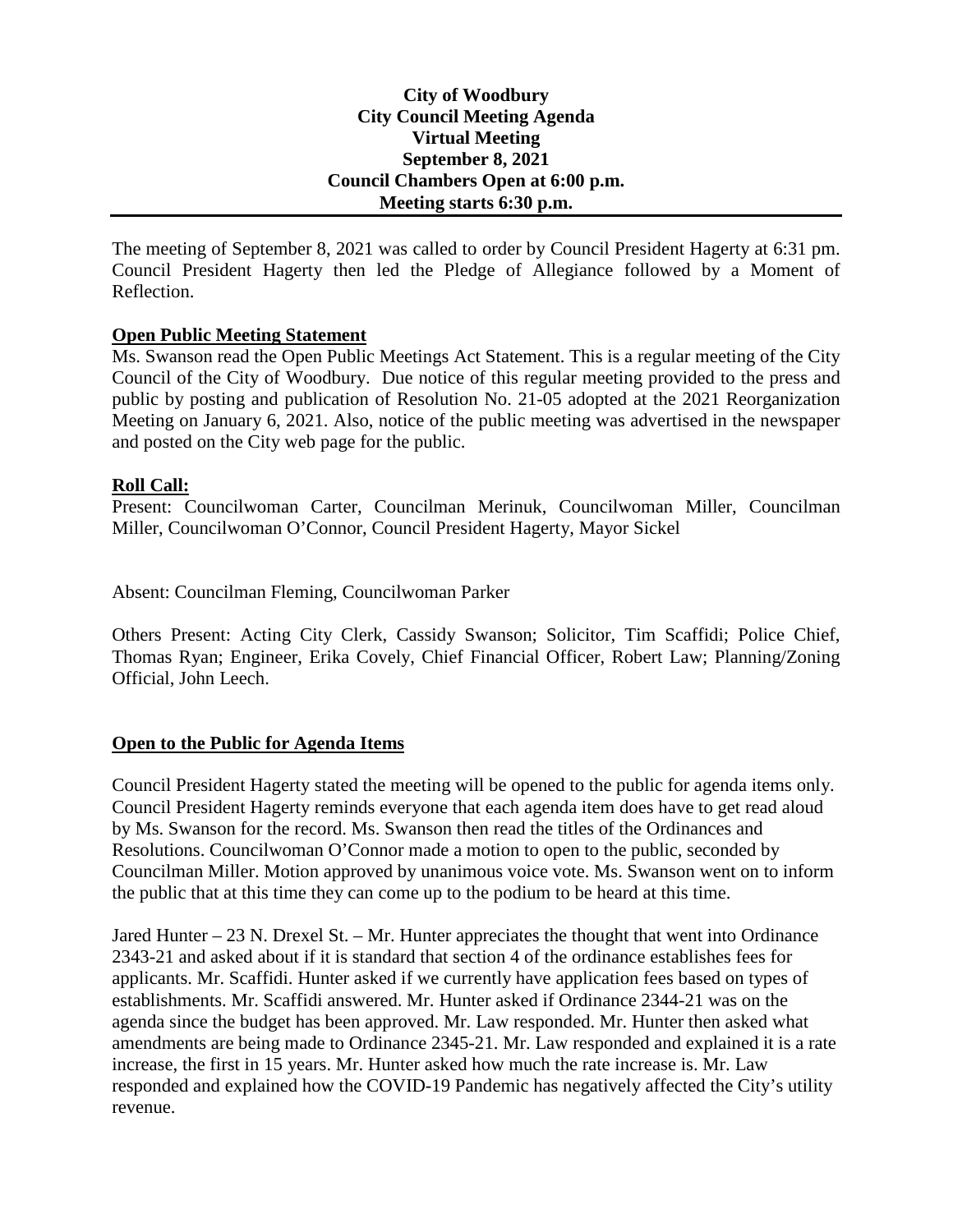Tony Alveario – 522 Delaware St. – In regard to Ordinance 2343-21 Mr. Alveario requested his Ward 3 Council representatives to remove all of the items he has previously mentioned that he believes negatively impact the City from the C-1 Commercial zone and make these businesses go before the Planning and Zoning Board. Mr. Alveario asked if this was the appropriate time to address Ordinance 2342-21, and Council President Hagerty responded and explained the physical address in Resolution 21-126 in regard to Ordinance 2342-21.

Catherine Kaiser – 1147 Tatum St. – Mrs. Kaiser asked if there was a specific law that defines 100% Totally Disabled Veteran as referenced in Ordinance 2347-21. Mr. Scaffidi answered. Mrs. Kaiser then asked if we know the percentage of residents that would qualify for this. Mr. Scaffidi answered.

Hearing no one, Councilman Miller made a motion to close to the public, seconded by Councilwoman Miller. Motion approved by unanimous voice vote.

## **Presentation**

Joe Henry of Hardenburgh Insurance, the City's Risk Manager for the Joint Insurance Fund (JIF) presented the 2021 JIF Safety presentation titled Seat Belts Save Lives, to Mayor and Council.

## **Ordinances**

**ORDINANCE 2343-21** AN ORDINANCE AMENDING THE CODE BOOK OF THE CITY OF WOODBURY TO ADOPT A NEW CHAPTER TO BE ENTITLED "MASSAGE BUSINESSES Councilwoman O'Connor presented the above titled ordinance. Ms. Swanson read the title of the ordinance. Councilwoman O'Connor made a motion to adopt Ordinance 2343-21 on second reading, seconded by Councilman Miller.

Motion approved via roll call vote resulting in the following;

Ayes 6 Councilwoman Carter, Councilman Merinuk, Councilwoman Miller, Councilman Miller, Councilwoman O'Connor, Council President Hagerty Nays Absent 2 Councilman Fleming, Councilwoman Parker Abstain 0

**ORDINANCE 2344-21** AN ORDINANCE TO FIX AND ESTABLISH SALARIES AND RATE OF COMPENSATION ON THE VARIOUS OFFICERS AND EMPLOYEES OF THE CITY OF WOODBURY IN THE COUNTY OF GLOUCESTER, AND TO PROVIDE THE MANNER OF PAYMENT THEREOF AND REPEALING ALL ORDINANCES OR PARTS OF ORDINANCES INCONSISTENT HEREWITH Councilwoman O'Connor presented the above titled ordinance. Ms. Swanson read the title of the ordinance. Councilwoman O'Connor made a motion to adopt Ordinance 2344-21 on second reading, seconded by Councilman Miller.

Motion approved via roll call vote resulting in the following;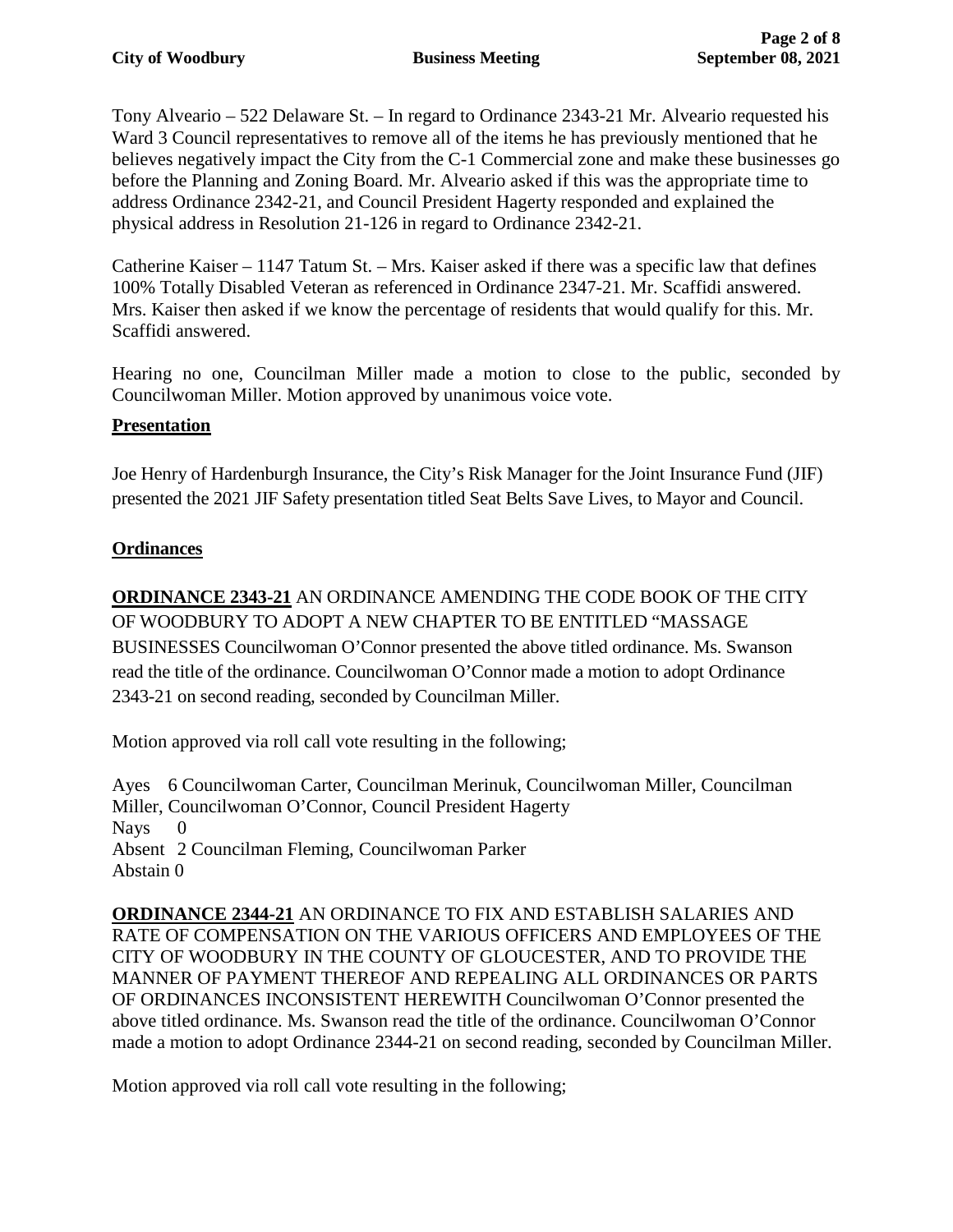Ayes 6 Councilwoman Carter, Councilman Merinuk, Councilwoman Miller, Councilman Miller, Councilwoman O'Connor, Council President Hagerty Nays 0 Absent 2 Councilman Fleming, Councilwoman Parker Abstain 0

**ORDINANCE 2345-21** AN ORDINANCE OF THE CITY OF WOODBURY AMENDING CHAPTER 156 "SEWERS" AND CHAPTER 197 "WATER" OF THE CODE OF THE CITY OF WOODBURY Councilwoman O'Connor presented the above titled ordinance. Ms. Swanson read the title of the ordinance. Councilwoman O'Connor made a motion to adopt Ordinance 2345-21 on second reading, seconded by Councilman Miller.

Motion approved via roll call vote resulting in the following;

Ayes 6 Councilwoman Carter, Councilman Merinuk, Councilwoman Miller, Councilman Miller, Councilwoman O'Connor, Council President Hagerty Nays 0 Absent 2 Councilman Fleming, Councilwoman Parker Abstain 0

**ORDINANCE 2346-21** AN ORDINANCE OF THE CITY OF WOODBURY REPEALING ORDINANCE 2336-21 AND ADOPTING A NEW CHAPTER 165, STORMWATER CONTROL, OF THE CODE BOOK OF THE CITY OF WOODBURY Councilwoman O'Connor presented the above titled ordinance. Ms. Swanson read the title of the ordinance. Councilwoman O'Connor made a motion to adopt Ordinance 2346-21 on second reading, seconded by Councilman Miller.

Motion approved via roll call vote resulting in the following;

Ayes 6 Councilwoman Carter, Councilman Merinuk, Councilwoman Miller, Councilman Miller, Councilwoman O'Connor, Council President Hagerty Nays Absent 2 Councilman Fleming, Councilwoman Parker Abstain 0

**ORDINANCE 2347-21** AN ORDINANCE TO AMEND THE CODE BOOK OF THE CITY OF WOODBURY CHAPTER 178 ENTITLED "TAXATION" TO ADD ARTICLE II ENTITLED "TOTALLY DISABLED VETERAN'S AND SURVIVING SPOUSE'S TAX EXEMPTION" Councilwoman O'Connor presented the above titled ordinance. Ms. Swanson read the title of the ordinance. Councilwoman O'Connor made a motion to adopt Ordinance 2347-21 on second reading, seconded by Councilman Miller.

Motion approved via roll call vote resulting in the following;

Ayes 6 Councilwoman Carter, Councilman Merinuk, Councilwoman Miller, Councilman Miller, Councilwoman O'Connor, Council President Hagerty Nays 0 Absent 2 Councilman Fleming, Councilwoman Parker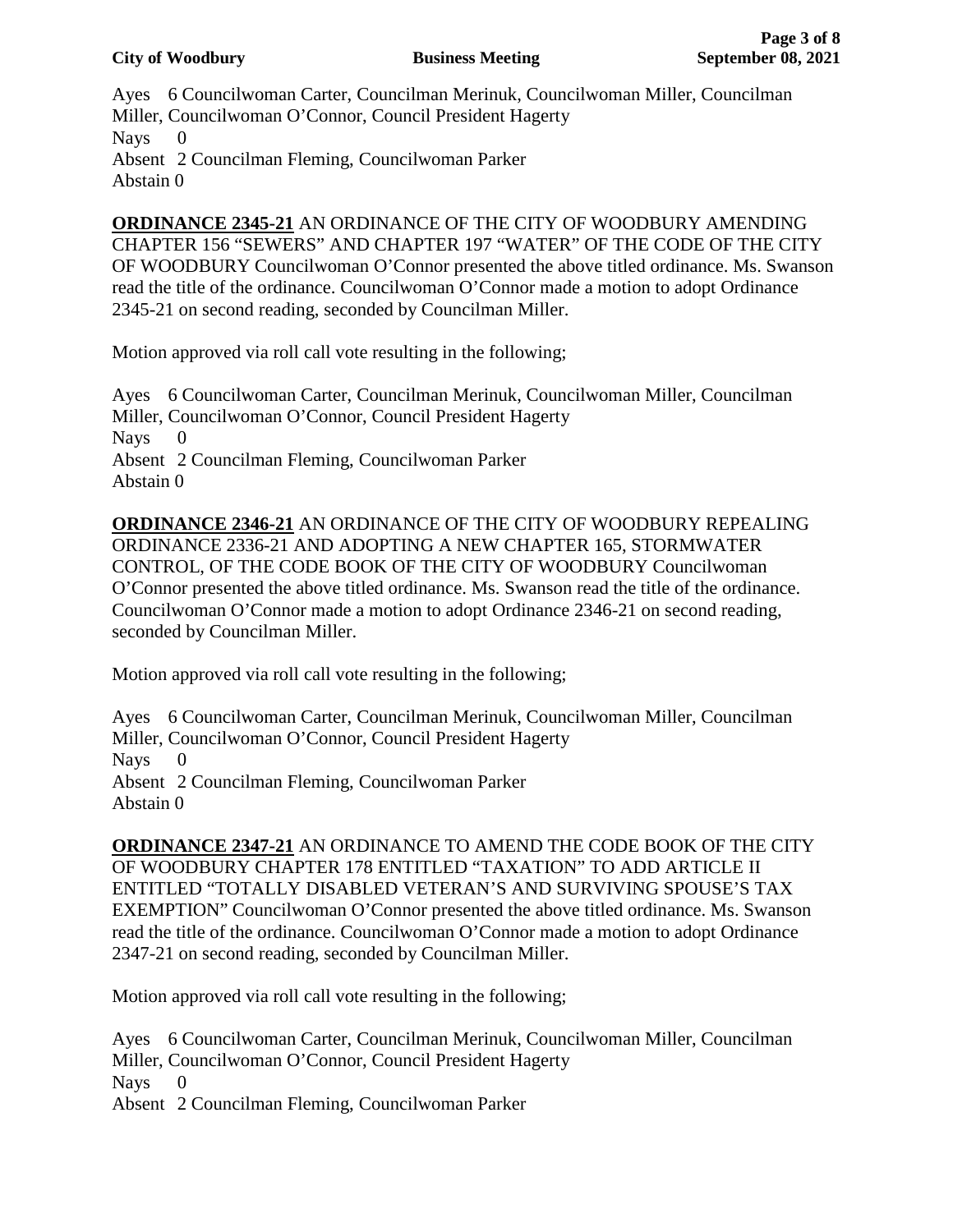Abstain 0

### **Resolutions**

#### CONSENT AGENDA

**RESOLUTION NO. 21-124** RESOLUTION OF THE CITY COUNCIL OF THE CITY OF WOODBURY CANCELING TAXES FOR KURT WALZER, A 100% DISABLED VETERAN, FOR BLOCK 31.02 LOT 16 A.K.A. 98 N COLUMBIA ST

**RESOLUTION NO. 21-125** RESOLUTION OF THE CITY COUNCIL OF THE CITY OF WOODBURY AWARDING AN AFFORDABLE HOUSING PLANNER

**RESOLUTION NO. 21-126** A RESOLUTION OF THE CITY COUNCIL OF THE CITY OF WOODBURY IN SUPPORT OF THE LOCATION AND OPERATION OF A CANNABIS DISPENSARY BY BESTBUDS, LLC WITHIN THE CITY OF WOODBURY

**RESOLUTION NO. 21-127** RESOLUTION OF THE CITY COUNCIL OF THE CITY OF WOODBURY AUTHORIZING THE REIMBURSEMENT OF A WATER OVERPAYMENT ACCOUNT # 24800-0 429 E BARBER AVE WILLIAMS, ETHEL

**RESOLUTION NO. 21-128** RESOLUTION OF THE CITY COUNCIL OF THE CITY OF WOODBURY AUTHORIZING THE REIMBURSEMENT OF A TAX OVERPAYMENT BLOCK 152.01 LOT 24 429 E BARBER AVE WILLIAMS, ETHEL

**RESOLUTION NO. 21-129** RESOLUTION OF THE CITY COUNCIL OF THE CITY OF WOODBURY CANCELLING TAXES FOR ANTHONY L. RIVERA, A 100% DISABLED VETERAN, BLOCK 148.02 LOT 22.01 A.K.A. 232 HUNTER ST

END CONSENT AGENDA

Councilman Miller made a motion to adopt the Consent Agenda as read at the beginning of the meeting, seconded by, Councilwoman O'Connor.

Motion approved via roll call vote resulting in the following;

Ayes 6 Councilwoman Carter, Councilman Merinuk, Councilwoman Miller, Councilman Miller, Councilwoman O'Connor, Council President Hagerty Nays Absent 2 Councilman Fleming, Councilwoman Parker Abstain 0

## **Committee Reports**

Council President Hagerty – Economic Development and Property Maintenance – The City has sold several vacant properties and can now receive the revenue for the properties. The City has worked with the Woodbury Olde City Restoration Committee and the Train Station Café, and at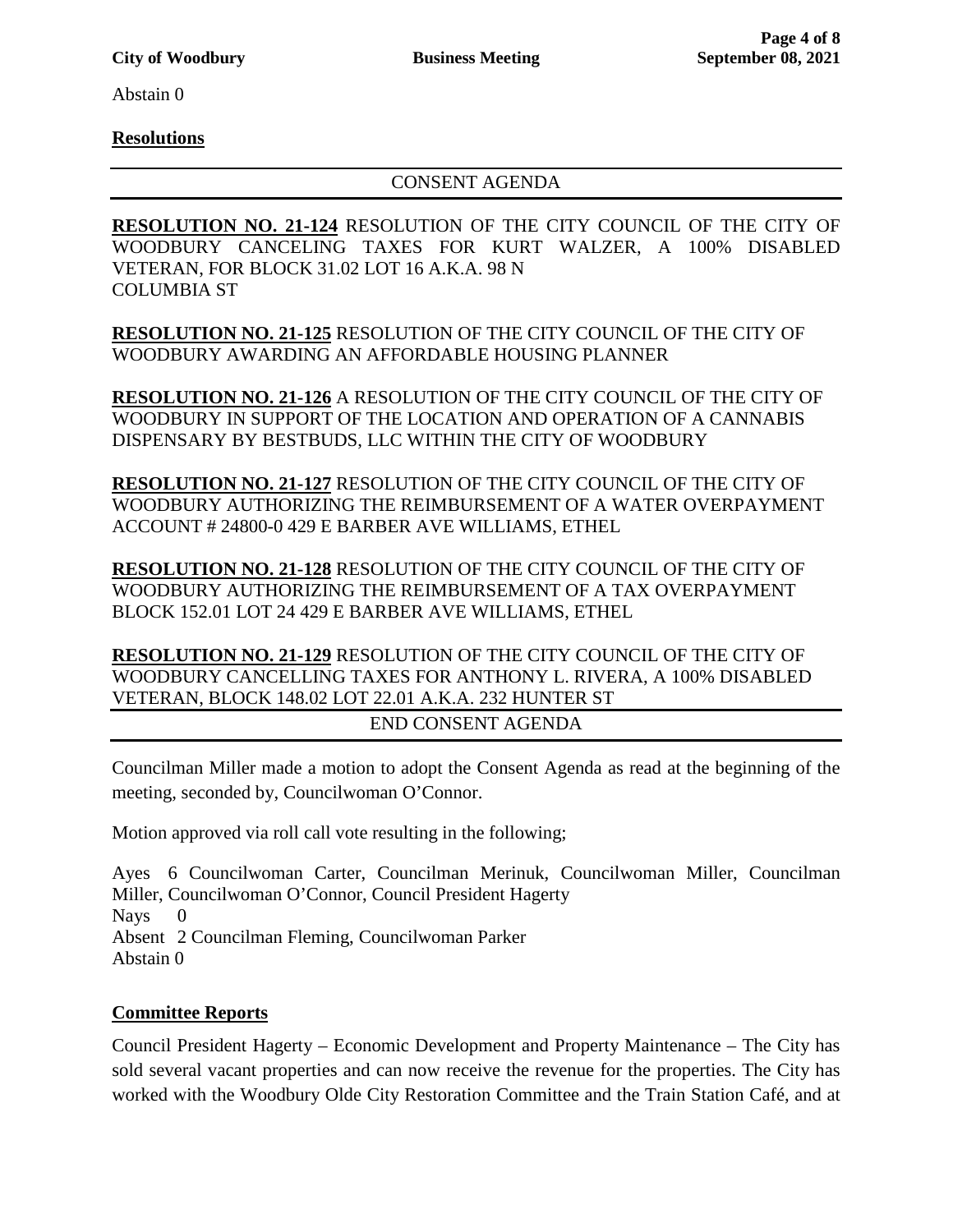the end of August the Train Station Café submitted an application to the NJ Alcoholic Beverage Control for a liquor license. This will expand their hours of operation and their ability to now serve alcoholic beverages.

Councilwoman O'Connor – Public Safety – Councilwoman O'Connor thanked all of the City's first responders and fire fighters on the fantastic job they did with last week's tornado.

## **Report of the Mayor**

Mayor Sickel – May Sickel commended Council President Hagerty and his team for their efforts with the car show. She then thanked, Chief Ryan and the WPD for the good job they have been doing, and for assisting with policing both Mantua and Wenonah. She then thanked Public Works for assisting Woodbury Heights with equipment to cut down some of their trees. She announced that on October  $9<sup>th</sup>$ , the Fall Festival Parade is back and committee members are in need of volunteers, and sponsorships, all information could be found on the City's website. The pre-parade will take place from 1PM-5PM at Lot 323 and the parade will begin around 5:30PM.

# **Report of the Clerk**

Ms. Swanson – Ms. Swanson announced that she in receipt of a letter from Councilwoman Crystal Moore, dated August 22, the letter goes as follows: "Good afternoon, Effective immediately, I have to resign from my position on City Council Ward 2 for the city of Woodbury NJ. It is with sadness that I submit this resignation request. Personal reasons involving my family has made this resignation a requirement. I look forward to continuing working with the Mayor and Council regarding the positions I hold with the local youth organizations." Ms. Swanson announced she is in receipt of a letter from the Woodbury Democratic Committee, the letter goes as follows: "Please be advised the Democratic Committee had a meeting on Tuesday, September 7 at 6:00pm to submit three names to Council to fill the vacancy previously held by Crystal Moore. The following names are: Fran Harwell, C Barry Sloane and Dianne Sloane." Ms. Swanson received the City Engineer's request to go out to bid for the Green Acres Stewart Lake Park Improvements Project Pedestrian Path – Phase 1. If Council agrees, she asked under new business for Council to pass a motion to approve the request to go out to bid on this project. 4. At Mr. Leech's request, Ms. Swanson asked Council, If Council agrees, under New Business to pass a motion to send out requests for proposals a Housing Market Study.

## **Department Announcements**

Erika Covely – Engineer – Mrs. Covely reported that currently out to bid we have the demolition project. That bid opening is on September  $15<sup>th</sup>$ . We also have the Hunter Street Resurfacing Project and the Wood Street Sewer Lining Project, both bid openings will be on October 5<sup>th</sup>. The current Water Main Project is wrapping up, and we will be working on that punch list with the contractor. Green Acres is currently ready to go out for bid if we cannot introduce the resolution tonight, we can do it at the next meeting the anticipated date is October  $19<sup>th</sup>$ , so there is still time.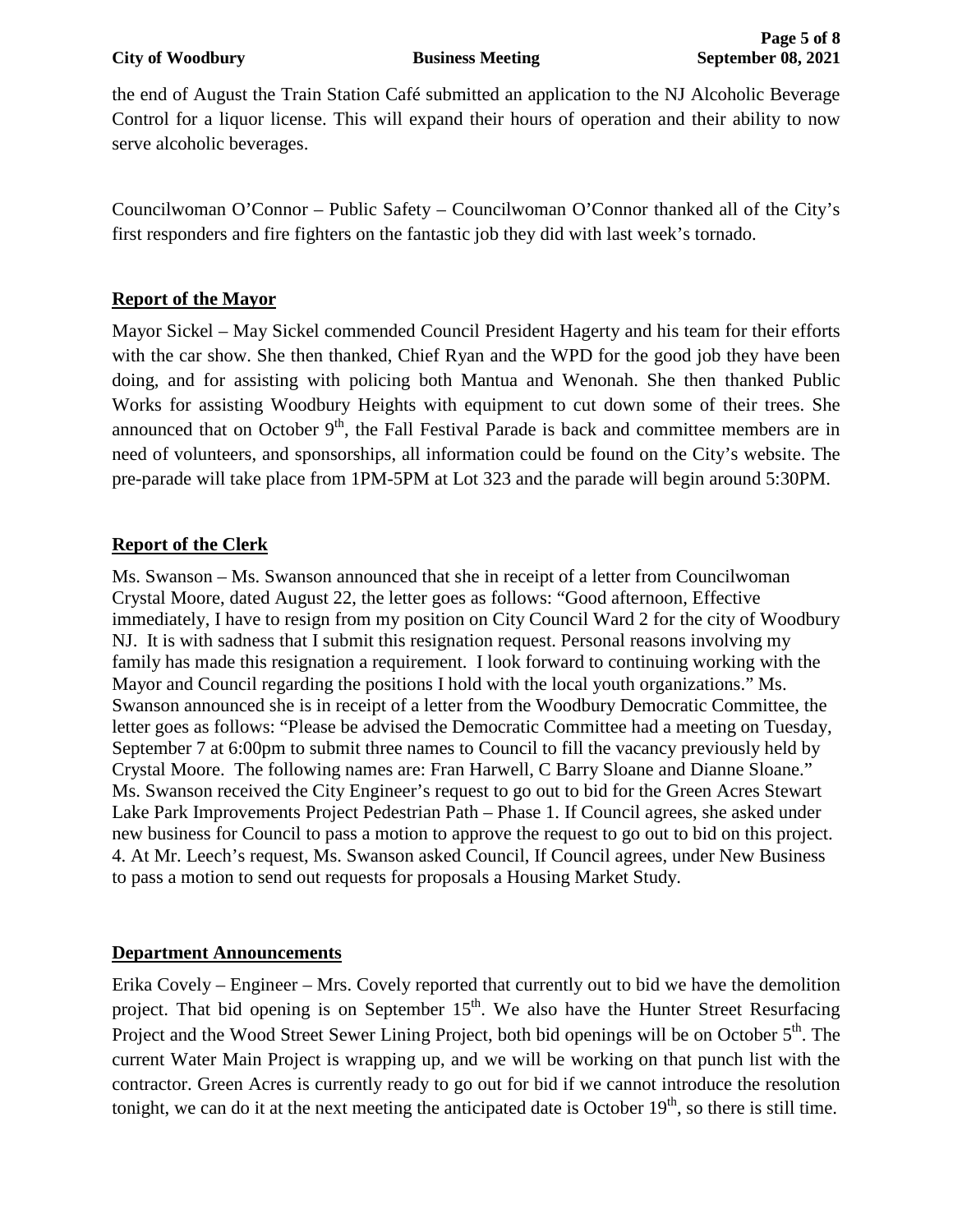Michelle Yeager – Library – Ms. Yeager reported that in lieu of the kids returning back to school, September is National Library Card Registration month and encouraged residents to get their card or renew it if they already haven't. The State library is currently providing a database called Brain Fuze which has live homework help, a writing lab with feedback, prep for GED and AP tests as well as English as a second language. That program is accessible for free with your library card through the library's website. She then announced upcoming events being the adult's mosaics class which is currently full; this was possible from a grant provided from the Gloucester County Cultural Heritage Commission. In October there will be an avoiding employment scams which will be an event presented by the NJ Division of Consumer Affairs. On October  $4<sup>th</sup>$ , we have the South Jersey Ghost Research Group hosting a program. Lastly, she announced that the library has received a grant from the NJ State Library a little over \$9,700 to fund a mobile literacy laptop lab. This will allow the library to conduct digital literacy workshops.

# **Unfinished Business**

No unfinished business.

## **New Business**

Councilwoman O'Connor made a motion to go out to bid for the Green Acres Stewart Lake Park Improvements Project Pedestrian Path – Phase 1, seconded by Councilman Miller. Motion approved by a unanimous voice vote.

Councilwoman O'Connor made a motion to send out request for proposals for a Housing Market Study, seconded by Councilman Miller. Motion approved by a unanimous voice vote.

Councilwoman Carter made a motion to nominate Fran Harwell to fill the Council Ward 2 vacancy seconded by Councilman Merinuk. Motion approved by a unanimous voice vote.

Council President Hagerty provided an update on the City Administrator position. He stated that we are currently working with a company called Municipal Solutions that will provide us with an experienced Interim Administrator that will be able to work on behalf of the City immediately. The Interim Administrator will do an audit of our current City Hall operations and processes and allow for a review to make sure our City is functioning with the highest efficiency. The second part of the scope includes a national search for a permanent replacement for the role. The contract has been signed and a resolution will be constructed for next council meeting in this regard.

# **Open to the Public**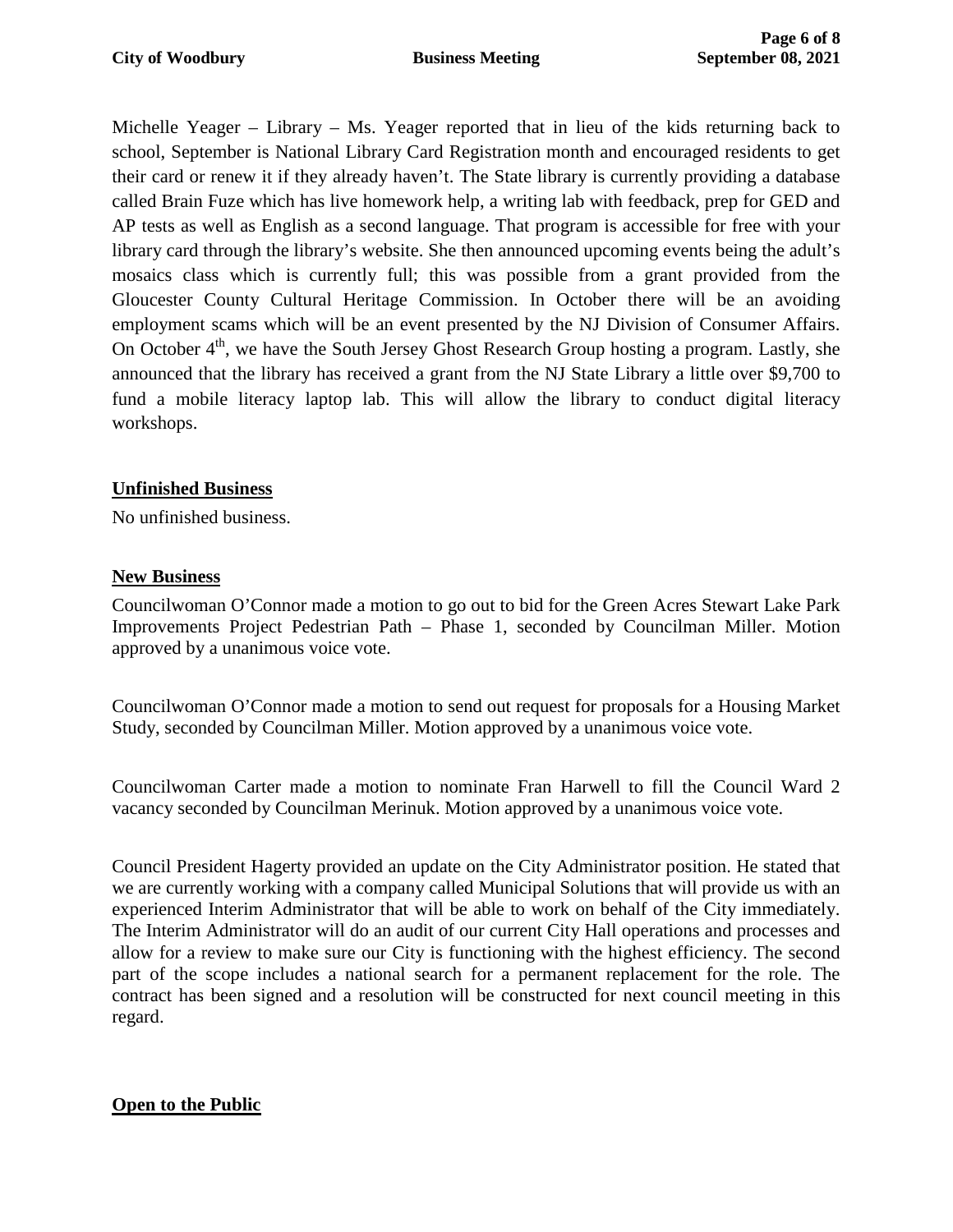Councilwoman O'Connor made a motion to open to the public, seconded by Councilman Miller. Motion approved by unanimous voice vote.

Katrina Caltabiano – 1035 Moore Rd. West Deptford – Katrina introduced herself as a junior fire fighter with the Woodbury fire department. She reported that joined the fire department on March  $10<sup>th</sup>$  of this year as it was approved at the March  $10<sup>th</sup>$  City council meeting. She noted that at because she was accepted officially on that day in doing so, council also accepted the Junior Firefighter Program. Without the junior program she would not have legally been accepted in the meeting and able to run calls from March 10<sup>th</sup> up until May 4<sup>th</sup>. She described her role as a Junior Firefighter as she is to assist all full-time employees without participating in any Firefighting or rescue activity. She emphasized on the lack of participation in the junior fire department and how most volunteer departments sustain on family tradition.

Bill Gotthardt – 46 N. Horace St. - Councilman Merinuk asked Mr. Gotthardt to explain the Junior Firefighter program he facilitated 20 years prior. Mr. Gotthardt explained how the Junior Firefighter Program was established and how it was managed. Mr. Gotthardt was disappointed that no one on Council addressed Ms. Caltabiano's comments. Mr. Gotthardt asked for the outcome of the investigation of the Volunteer Fire Department. Mr. Scaffidi responded. Mr. Gotthardt did not see Mr. Scaffidi's answer as sufficient. He asked how the Marijuana Ordinance 2342-21 was put together in a few days when this investigation is taking 5 months. He noted that last weeks' tornado could easily have hit Woodbury, and we would have not have coverage. Mr. Scaffidi responded and noted that Mr. DiPerio is the one preforming the investigation and creating the Ordinance. Mr. Gotthardt reiterated that the volunteer firemen and the public have not been given any updates about the investigation. Mr. Scaffidi responded. Mr. Gotthardt asked if anyone on Council believes that this investigation should take 5 months. Councilman Merinuk responded that it should not, and asked Mr. Law in regard to the Joint Insurance Fund (JIF), Ms. Caltabiano had pre-approval from the Chief, prior to the suspension, and enrolled into school, with the understanding that she is Junior Volunteer Firefighter, if JIF would have any issues with Council supporting Ms. Caltabiano. Mr. Law responded, adding that rules to the Junior Firefighter Program either need to be provided to him or established. Mayor Sickel added that when Ms. Caltabiano's application was approved at the March 10 City Council meeting, a provision was added that these documents need to be provided, and they have yet to be provided. Mr. Gotthardt asked when he should expect an update. Mr. Scaffidi, Councilman Merinuk, and Mr. Law responded. Mr. Gotthardt again expressed his displeasure over the handling of the Volunteer Fire Department investigation. Councilwoman O'Connor and Councilman Merinuk responded.

Brandon Volk – 435 Hemlock Terr. – Mr. Volk referenced the Junior Firefighter program documents that were approved in November of 2020, are in an email thread between Rob Garrish, risk consultant, former Administrator Brown, Mr. Scaffidi and Mr. Law from November 2020. Mr. Volk expressed his displeasure of the Volunteer Fire Department situation and how he would hate to see taxes increase over an issue that could have already been resolved.

Tony Alveario – 522 Delaware St. – Mr. Alveario did land use research within the City and made a list of properties that could be improved. Mr. Alevario brought up 458 Morris Street, and